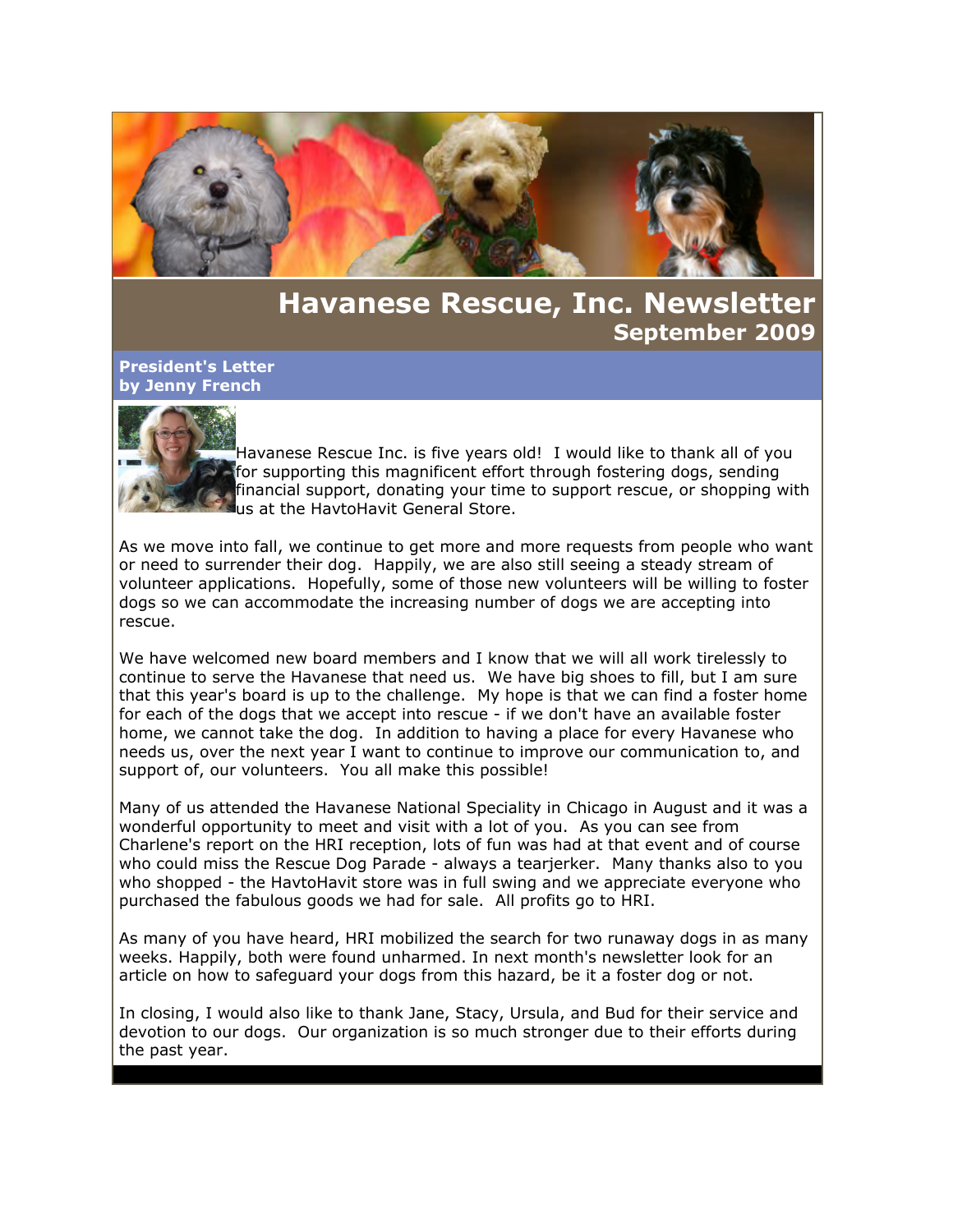# **Adoption Corner by Lu Wyland**

#### **Andy**



Andy is a one year old wonder dog, happy to greet everyone and in love with life. He gets along well with other dogs and people and would enjoy the company of another dog in his forever home. Andy enjoys kids too and would be quite happy to have an older child to hang around with.

Playfulness is Andy's middle name! This little guy loves to play chase and tug games with his canine foster brother. He also enjoys playing with people.

Andy is crate-trained and has been doing well with potty training. If you are looking for a wonderful addition to your family, Andy might be just the (wonder) dog for you!

To learn more about Andy and the other dogs

# **Changing Lives by Suzy McQuown**

# **Charlene Edwards**

*Passionate about her interests* is a statement that defines September's Changing Lives Angel, Charlene Edwards. Married for over 45 years to her husband, Bob; mother to Shawn, Lori, and Mark; and grandmother of 10, the Edwards' were involved in building the McDonald's restaurant organization and owned 22 facilities in the Omaha area for 30 years until their retirement in



2004. Her party planning, aesthetic, and organizational skills were honed as she arranged community events, fundraisers, and worked with the local Ronald McDonald organization. Also an accomplished equestrienne, Charlene showed and took a number of American Saddlebred horses to national championships.

After their beloved Shar-Pei, Chloe passed away, Charlene began the hunt for a dog that would sit in her lap and follow her everywhere. After a comprehensive search, she called Shawn, told her that she had located a perfect dog, and asked her to ride along to the breeder's home, at the same time suggesting Shawn bring her check book. As you can imagine, they both returned home with a Havanese for each of their laps! That was nine years ago and, in the interim Charlene and Shawn have joined forces to create C S Ta Havanese (pronounced "siesta").

HRI has also been the beneficiary of the same passion that Charlene pours into her family, career, and kennel. A love of the Havanese breed and a feeling of responsibility to all it's furry members, brought Charlene to us...what a fortunate day that was! When the call went out for a party planner for our auction evening at the national specialty in 2008 Charlene stepped up and created a magical event. She solicited auction items, designed and sent out invites to each attendee, decorated the hotel space, and chaired an unforgettable evening. Thousands of dollars poured into our coffers. This past August she did it again in Chicago. It was an enchanted evening, many claimed, the best of the entire week. Lovely and unique auction items, a pink and black motif, and delicious hors d'oeuvres in a beautiful room overlooking the hotel's fountains, all with Charlene's special touch and attention to every detail. Early in the evening when the need for additional food became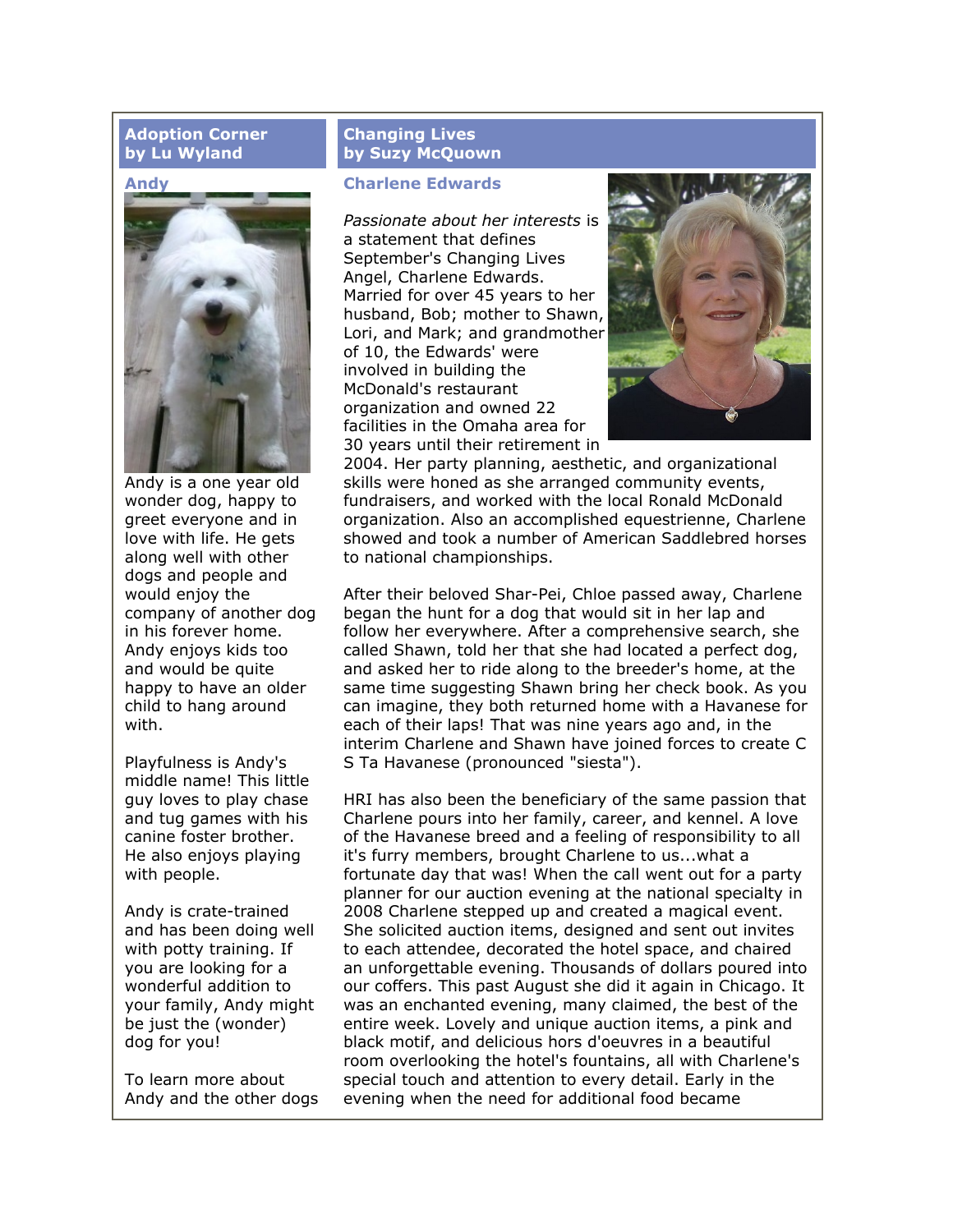in HRI available for adoption, [click here](http://rs6.net/tn.jsp?t=6i5dp4cab.0.0.crkrqxcab.0&p=http%3A%2F%2Fhavaneserescue.com%2Findex.php%3Foption%3Dcom_content%26view%3Darticle%26id%3D422%3Aandy-in-indiana%26catid%3D36%26Itemid%3D159&id=preview)

**HavToHavIt General Store**

.



*Havy Birthday to Us, Havy Birthday to Us!*

October 2nd marks the first anniversary of the HavToHavIt General Store.

Stop by anytime, there's always something new, (like a fantastic new line of exclusive Hav jewelry and some cool, new toys), but especially in October for specials, a drawing for a free portrait of your Havanese and other surprises!

#### **Donations**



apparent and our budget was depleted, few know that Charlene, along with another Hav angel, underwrote the additional expense. The evening was a tremendous success and it's profits used to benefit our wonderful rescue dogs. Charlene was officially crowned the HRI Events Coordinator in August and we remain in awe of her enthusiasm, ability, and commitment. Her efforts assure that we will continue to save our beloved Havanese...one at a time.

I think a thoughtful quote from good friend, Joan Ambrose best ends this piece. "Charlene Edwards puts her whole heart into whatever she does. How lucky HRI is to be a recipient! It has been a treat to watch her take on the HRI reception at the Specialty. Ursula and I did the first one. We know how much work it entails. All of you know how much those dollars mean to our rescue dogs. Most important: it is crucial for the Havanese community to see the videos and to know the dogs whose lives are protected under the HRI wing, and to understand better what Rescue does. HRI does amazing work. Charlene is someone who helps them enormously, with love."

From all in Havanese rescue, thank you, Charlene, for your heart, generosity, your passion and your compassion. We are most grateful.

#### **The 2009 Havanese Rescue Reception, Inc. by Charlene Edwards**

The evening of August 20, during the Havanese 2009 National Specialty, was an evening to remember! Once again, the Havanese Rescue Inc. reception was the place to be!

The people that attended the fabulously decorated room with never-ending, delicious hors d'oeuvres, found tables filled with approximately 125 items! There were plenty of choices to make including either silent auction bid sheets, or the opportunity to take a chance on a "must have" item from one of the many directed raffle boxes. There was something for everyone! Donations more than doubled from last year, as close to \$6000 was raised.

Thus far in 2009, HRI has taken in 77 dogs and calls are coming in weekly at a staggering pace. Every dollar of every donation that HRI receives is used with the utmost discretion. On average, it costs nearly \$775.00 in funds to bring one dog through an HRI foster home with the ultimate goal of placing them in a forever, safe, and loving home. During that process they are given the best physical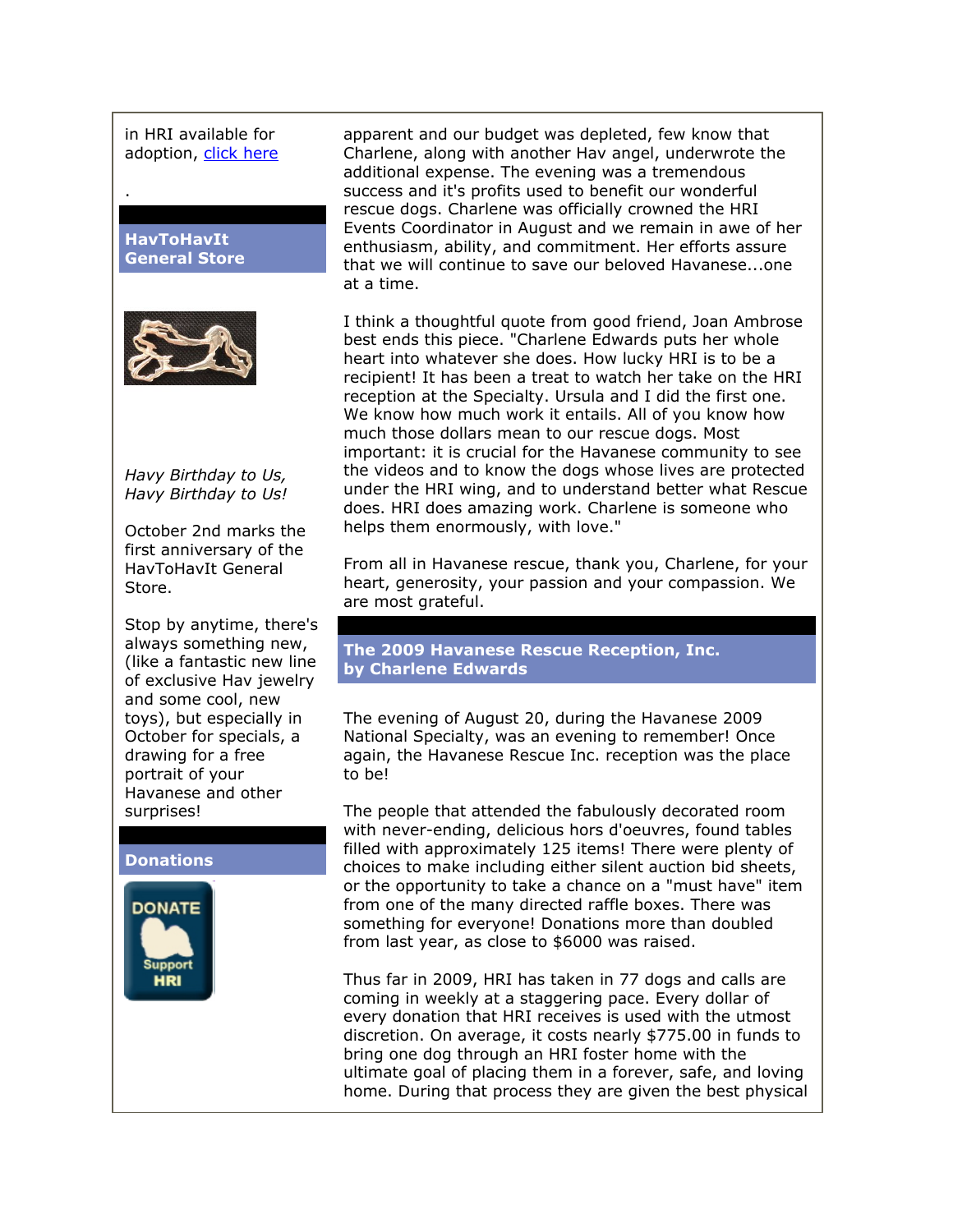Everyone hears about the economy...few stop to think about what it means to pets. Pet relinguishment is increasing rapidly. Please help when you can.

**Quick Links**

**[Pet Behavior and Training](http://rs6.net/tn.jsp?t=6i5dp4cab.0.0.crkrqxcab.0&p=http%3A%2F%2Fhavaneserescue.com%2Findex.php%3Foption%3Dcom_weblinks%26view%3Dcategories%26Itemid%3D200029&id=preview)**

**[Lost Pet Recovery](http://rs6.net/tn.jsp?t=6i5dp4cab.0.0.crkrqxcab.0&p=http%3A%2F%2Fhavaneserescue.com%2Findex.php%3Foption%3Dcom_content%26view%3Darticle%26id%3D86%3Alost-pet-recovery-resources%26catid%3D28%3Aamos-alert-info%26Itemid%3D134&id=preview)**

**[How Your Donations are](http://rs6.net/tn.jsp?t=6i5dp4cab.0.0.crkrqxcab.0&p=http%3A%2F%2Fwww.havaneserescue.com%2Findex.php%3Foption%3Dcom_content%26view%3Darticle%26id%3D225%3Ahow-your-donations-are-used%26catid%3D15%3Aheroes-de-los-havanese%26Itemid%3D173&id=preview) [Used](http://rs6.net/tn.jsp?t=6i5dp4cab.0.0.crkrqxcab.0&p=http%3A%2F%2Fwww.havaneserescue.com%2Findex.php%3Foption%3Dcom_content%26view%3Darticle%26id%3D225%3Ahow-your-donations-are-used%26catid%3D15%3Aheroes-de-los-havanese%26Itemid%3D173&id=preview)**

**CONTACT INFORMATION**

CONTACT INFORMATION - Do not "reply" to this newsletter. Choose an appropriate contact below.

Click [here](http://rs6.net/tn.jsp?t=6i5dp4cab.0.0.crkrqxcab.0&p=http%3A%2F%2Fwww.havaneserescue.com%2Fassistance.html&id=preview)

to request assistance for a [dog needing rescue](http://rs6.net/tn.jsp?t=6i5dp4cab.0.0.crkrqxcab.0&p=http%3A%2F%2Fwww.havaneserescue.com%2Fassistance.html&id=preview)

.

Click [here](http://rs6.net/tn.jsp?t=6i5dp4cab.0.0.crkrqxcab.0&p=http%3A%2F%2Fwww.havaneserescue.com%2Fadoptapp.html&id=preview)

to complete an adoption application.

Click [here](http://rs6.net/tn.jsp?t=6i5dp4cab.0.0.crkrqxcab.0&p=http%3A%2F%2Fwww.havaneserescue.com%2Findex.php%3Foption%3Dcom_comprofiler%26task%3Dregisters&id=preview)

to volunteer with Havanese Rescue Inc. and emotional care possible by a 100% volunteer group and a board of directors who work tirelessly, 24/7. This is accomplished because of the love that we all have for these enchanting little dogs called the HAVANESE.

#### **Not a Dry Eye by Terri Pike**

# **2009 Rescue Parade**

Perhaps the most poignant HRI event at the National Specialty in Chicago was the Rescue Parade. In the presence of some of the most beautiful Havanese in the country, our amazing Havanese rescue dogs carried themselves with pride around the ring and truly were BEST IN SHOW.

This year, HRI sponsored 12 tail-wagging participants from our rescue family. Each received a lovely winner's ribbon rosette. Our entries were: Ms. Frannie and Roman handled by Pat Potter, Mitzi accompanied by Betty Illip, Charlie and Spridle Greis with mom Erica, Nikki and Nora Wyland escorted by mom Lu, CallieBRAT with handler-mom Karen Grant, Lola accompanied by foster-mom Bonnie Gehrt Davis, and Samantha and Jimmy with mom/handler Sharon Martin. A surprise last-minute entry, Savannah, graced the ring with her forever-dad Carl Giessel and her story brought us all to tears.

Twelve-year-old Savannah (and Sharon's, Jimmy) came to HRI last year from a dog hoarder. They were breeding Havanese rescued late in life. Both dogs were in rough shape: sickly, toothless, and possibly malnourished. Fostered by Megan Adkins and Sharon Martin, both went on to be adopted and now enjoy the comfort and security they deserve. Sadly, Carl and Judy Giessel didn't sign Savannah up for the rescue parade this year because she was recently diagnosed with inoperable mammary cancer, common in older females that are over-bred or never spayed. The Giessel's feared that Savannah would be too weak to come or worse! But on the morning of the parade, Savannah was bright and spunky, well enough to come and take what will most likely be her final victory walk around the parade ring. She looked stunning. Savannah and the HRI dogs like her are "the reason for rescue" and she has forever touched all of our hearts.

Please click on this [link for a video](http://rs6.net/tn.jsp?t=6i5dp4cab.0.0.crkrqxcab.0&p=http%3A%2F%2Fvimeo.com%2F6631895&id=preview)

taken by Bud Donner of this year's Rescue Parade at the National Specialty.